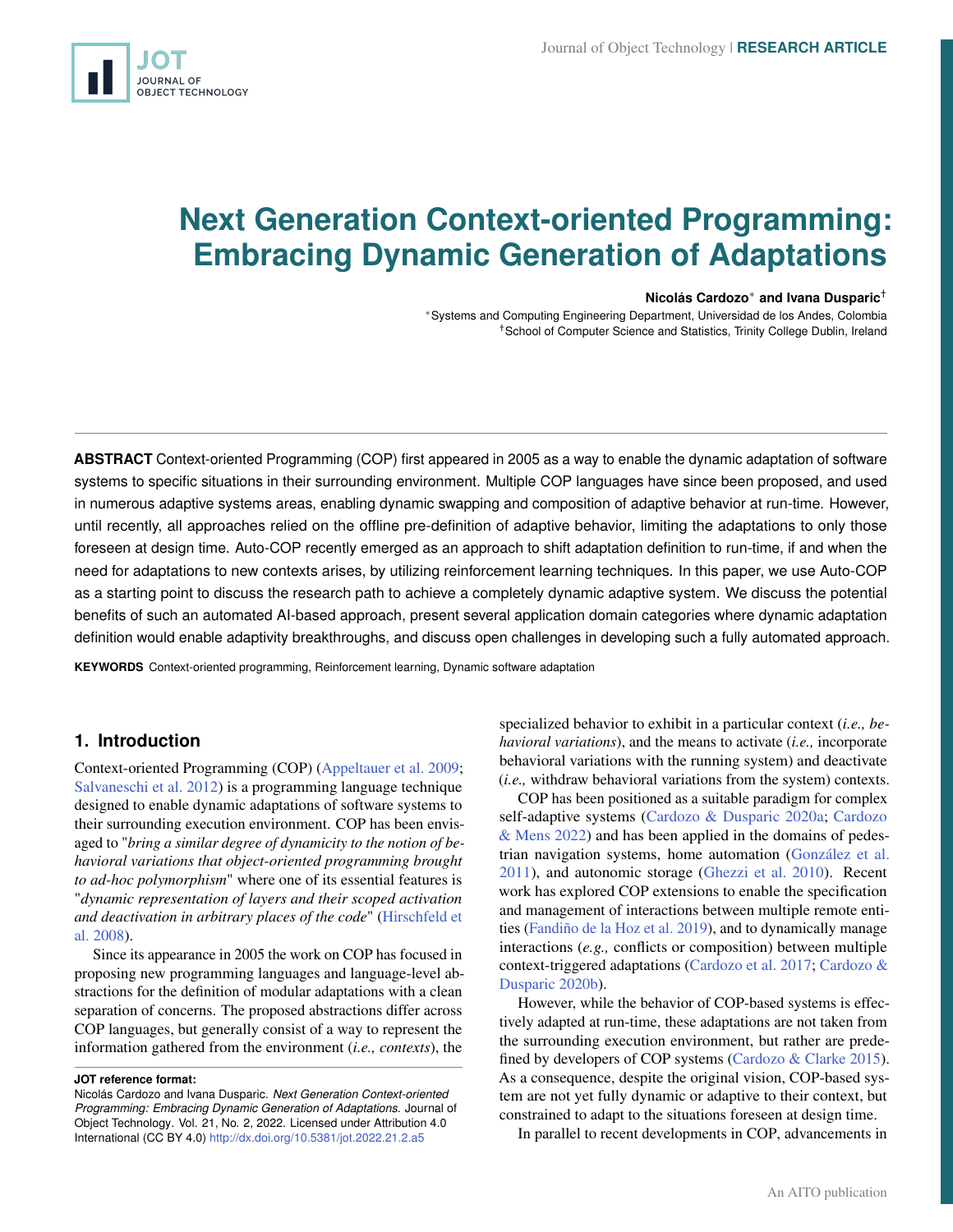a range of Artificial Intelligence (AI), and in particular Machine Learning (ML) techniques, have given rise to increasing utilization of ML techniques in programming language development and software engineering, for example, source code generation, bug fixing, and program synthesis [\(Watson et al.](#page-5-3) [2020\)](#page-5-3). Reinforcement Learning (RL), as one of such ML techniques, enables the adaptation of a system at run time, based on the information gathered from the environment (*i.e.,* the reward obtained for achieving the system's goal). Similar to the case of COP, in RL the adaptations are restricted to the predefined set of actions of the learning agent. Moreover, the definition of such adaptations lack modularity and hinders the system's maintenance and evolution.

To counter the aforementioned problems, and to reuse the adaptation models from both COP and ML, the Auto-COP [\(Car](#page-4-8)[dozo & Dusparic](#page-4-8) [2021\)](#page-4-8) framework has been recently proposed, which uses ML to detect, learn, and incorporate adaptations (*i.e.,* contexts and their associated behavioral variations) into the system at run-time. Auto-COP represents the first proposal/proof of concept for the possibility to achieve full dynamic behavior through the use of AI techniques.

In this paper, we position a research path to achieve fully dynamic adaptations as envisioned by COP, using the Auto-COP framework as a starting point to achieve such goal. Auto-COP aims to achieve full run-time adaptivity, by using RL options [\(Stolle & Precup](#page-5-4) [2002\)](#page-5-4) to monitor the system surrounding environment, continuously extracting the current system state from a set of sensed or monitored variables, and by lifting such state as possible execution contexts. Similarly, Auto-COP associates sequences of actions arising at run-time to a particular state and lifts them as the behavioral variation associated with the detected context. With these two components extracted at run-time, we are able to effectively adapt the system behavior without any prior knowledge of specific situations.

In the rest of this paper we first recap the main features of Auto-COP, then propose potential novel applications that could be enabled by using full run-time adaptation in COP. Finally, we present challenges and research questions associated with the development of a fully automated and dynamic approach, in the context of further development of Auto-COP, as well as wider use of ML to increase run-time adaptivity of self-adaptive systems.

# **2. Auto-COP**

Auto-COP [\(Cardozo & Dusparic](#page-4-8) [2021\)](#page-4-8) is a new framework proposed to tackle the problem of adapting software systems to the dynamic situations of its surrounding environment. As the surrounding system environment changes, the system's requirements and observed behavior should change as well. Therefore, we must be able to incorporate unannounced changes to unknown situations. To do so, we identify four characteristics the system should exhibit:

<span id="page-1-3"></span>(C1) Must interact with users or have autonomous agents to take decisions about the actions to take for different run-time situations

- <span id="page-1-0"></span>(C2) Must have a defined goal, and the means to monitor the system actually moves towards such a goal
- <span id="page-1-1"></span>(C3) Must have a finite set of states
- <span id="page-1-2"></span>(C4) Must have a finite set of actions

If these four characteristics are satisfied by a software system, then we can use Auto-COP to generate and automate adaptive behavior for specific run-time situations dynamically. The Auto-COP framework is defined by the process and components depicted in Figure [1.](#page-2-0)

As an example of the type of systems targeted with Auto-COP, let us take a warehouse delivery system. In our example, a delivery robot moves warehouse goods from their storage location (expressed as a two dimensional grid) to the designated drop-off point in the warehouse. Expressed using our proposed requirements we see that: (Characteristic  $(C2)$ ) the goal of the robot is to transport goods to the designated location, (Characteristic  $(C3)$ ) the system state is captured by the grid representing the warehouse, the state of the robot (*i.e.,* wether is currently moving an object), and (Characteristic [\(C4\)](#page-1-2)) the set of actions that the robot executes includes moving in the direction of any of the four cardinal points, picking up an object and dropping-off and object. Finally, Characteristic [\(C1\)](#page-1-3) is present in the system, as the warehouse robot can be controlled by human operators or as an autonomous agent.

The Auto-COP process begins by first monitoring relevant variables of the system's surrounding execution environment to capture specific system states (possible from Characteristic  $(C2)$ ). These states are sensed information from the environment or monitored system variables that are captured dynamically. In Figure [1,](#page-2-0) as part of the same monitoring process, together with every state, the system adaptation engine continuously monitors the traces of executed actions, captured by the System primitive actions component in Figure [1](#page-2-0) (possible from Requirements  $(C3)$  and  $(C4)$ ). The captured states and actions in the process are shown as the environment component in the rightmost part of Figure [1,](#page-2-0) using a generic set of captured state action pairs. Note that the captured state can refer to a single sensed variable or to a combination of variables, as required to decide on the actions to take to satisfy the system goal. For example, in the warehouse system, the state can be represented by the current position of the robot and whether its carrying an object or not. The actions correspond to the specific robot movements that the robot can take from the given state (*e.g.,* move north).

The second step in the process, depicted as the Adaptation Engine in Figure [1](#page-2-0) is to extract contexts and behavioral variations from the captured execution traces. To do so, Auto-COP implements a technique based on RL options [\(Stolle & Precup](#page-5-4) [2002\)](#page-5-4). RL options, unlike basic RL which learns a single action to execute in each state, focuses on observing sequences of actions that often repeat in the same order during the execution; those learnt sequences are called options and are executed instead of individual actions when a state in which they're suitable for execution is observed. For example, one such sequence in Figure [1](#page-2-0) is *{Action1, Action2, Action3}* executed starting from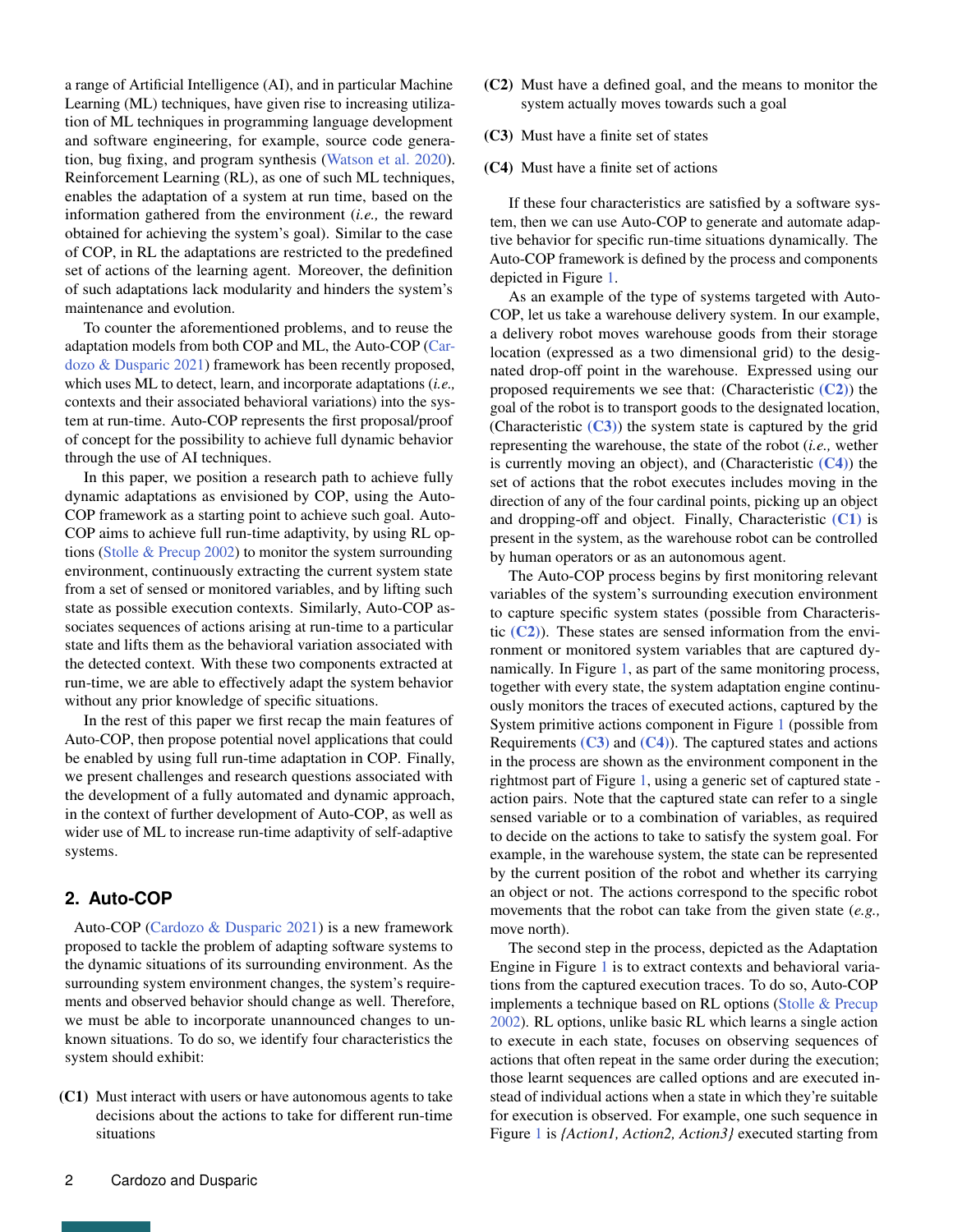<span id="page-2-0"></span>

**Figure 1** Adaptation generation process using Auto-COP

*State1*. To learn these sequences, Auto-COP considers all possible options (action sequences) observed in execution traces, and measures the progress of each of them towards reaching the system goal (possible from Characteristic  $(C2)$ ), using RL rewards. For example, in our warehouse system, if taking an action from a state takes the robot closer to the goal (of delivering and object), then it obtains a large reward. If the action does not take the robot closer to the goal, then the reward would be zero, or negative. For RL options, the reward achieved by the option under consideration, is the sum of individual action rewards within the sequence. Each action sequence is then mapped to a particular state, the starting state of the action sequence. In Auto-COP, this state is extracted as a particular context object. Then, the option with the largest reward is used as the action sequence to extract into the behavioral variation associated with the context. For further details of the process, and the algorithm listing, we refer the reader to [Cardozo & Dusparic](#page-4-8) [\(2021\)](#page-4-8). Note that Auto-COP is agnostic to the source of actions, *i.e.,* it behaves it same regardless whether the action source is a user interacting with the system (*e.g.,* executing an action *UserAction4* in Figure [1\)](#page-2-0), an autonomous agent, or a sequence of predefined actions for specific situations (possible from Characteristic  $(C1)$ ).

The final step in the process, the Adaptation generator component part of the Adaptation Engine in Figure [1,](#page-2-0) is to extract the options with the highest reward at a given state as full behavioral adaptations. The effect of this process is that as the system executes further, when a particular state extracted as a context is sensed, we can now proceed with the activation of the context, making its associated behavioral variations available in the system. In consequence, this will trigger the execution of the generated adaptation (*i.e.,* the action sequence defined by the RL option). Once the state is no longer sensed, the context is deactivated and the base behavior is restored. In our example, the behavior of the system could adapt the warehouse robot to autonomously take an object from its storage location to the delivery point, without requiring any user intervention, or decision

making from an autonomous agent.

In such a way, Auto-COP-based systems can adapt to a changing environment without requiring the upfront definition of adaptations and their associated situations, nor requiring user interventions in order to introduce new adaptive behavior. Adaptations are learned at run-time, but unlike pure ML-based systems, it enables run-time adaptation while retaining the modularity aspects offered by COP.

# **3. Application Scenarios for Generated Adaptations**

Based on the aforementioned requiremetns and use-cases explored for Auto-COP, we propose different application domains in which run-time adaptivity requirements match the proposed capabilities of Auto-COP, and therefore could benefit from using Auto-COP to automate their behavior to unknown environment conditions.

### **Self-healing systems**

Self-healing systems [\(Ghosh et al.](#page-5-5) [2007\)](#page-5-5) are able to autonomously detect faults in their execution and recover from them. These approaches use diagnosis analysis (*e.g.,* root cause analysis) to identify the cause of errors, and to determine the execution points (usually specific states in which failures can occur  $(C3)$ ) in which a sequence of recovery actions  $(C4)$ , normally pre-defined by developers, can be initiated to ensure error-free continuation of the running system  $(C2)$ . The behavior of self-healing systems is a good complement to our proposed approach. Generated adaptations can be seen as sequences of recovery actions and root causes of the failure can be extracted as contexts. Using Auto-COP, self-healing systems can become context-aware and able to autonomously perform recovery actions to disruptive behavior not foreseen at design time. Adaptations, *i.e.,* sequences of recovery actions, can be learned from corrective behavior observations at run time (*e.g.,* those executed by a user or administrator  $(C1)$ ). This would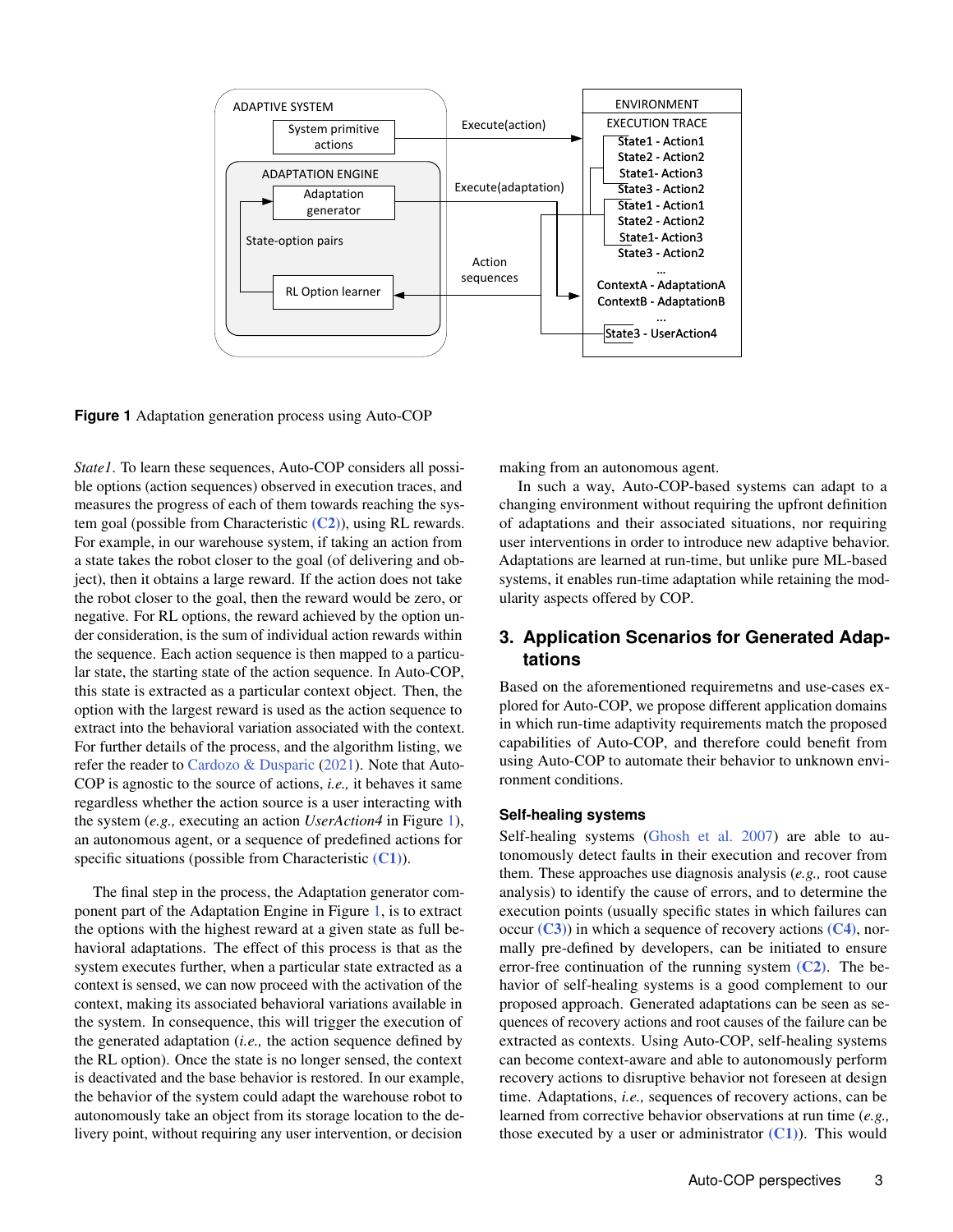result in fully dynamic and smart self-healing software systems, increasing the tolerance/resiliency of complex software systems to unanticipated run-time disruptions. Such behavior, would be beneficial, for example, to add corrective behavior to reactive and distributed systems.

### **Lively systems**

Lively systems are those that do not stop their execution in face of errors, modifications, or updates (*e.g.,* the Squeak/Smalltalk system [\(Ingalls et al.](#page-5-6) [1997\)](#page-5-6), Lively Kernel [\(Ingalls](#page-5-7) [et al.](#page-5-7) [2008\)](#page-5-7)). The objective of such systems is to be highly adaptable  $(C2)$ ; therefore all system entities can be modified, reused, and composed, even for purposes not intended originally [\(C1\)](#page-1-3). Modifications in lively systems follow the idea behind Auto-COP in which the changes are unknown beforehand, and the complete system execution must adapt to the new conditions. As such, using Auto-COP, the system state in which changes take place can be extracted as contexts  $(C3)$ , and the sequence of changes as the associated behavioral variations [\(C4\)](#page-1-2). In this way, we can automate the required changes for any system entity. Moreover, with the automation of changes, we can revert changes according to the system state autonomously, offering even more flexibility and possible compositions between the system entities.

### **Autonomous service composition**

In service composition, interaction between service components is prescribed by dedicated models or predefined hookfunctions  $((C4)$  $((C4)$  and  $(C3)$ ). However, with the advent of IoT systems where different service consumers and providers are available in the environment, and they can appear and disappear unannounced [\(Ariza et al.](#page-4-9) [2021\)](#page-4-9), building such models is not straightforward. Previously unknown service components should be able to interact spontaneously with each other if their input and output interfaces correspond [\(Cardozo](#page-4-10) [2016\)](#page-4-10) [\(C2\)](#page-1-0). Interaction between components could be managed online by a user, but could also emerge from components in the environment querying their interfaces  $(C1)$ . Once a match is found the corresponding link between the components is established. Such dynamic environments are another application area for Auto-COP. In this case, we could extract the available service components currently available in the environment and their interfaces as the context, and adapt the composition mechanism as the sequence of actions required to link the components. This can result in a fully automated emergence of services in a highly dynamic and unknown environment.

# **4. Open Challenges in Automating Adaptations**

While Auto-COP makes a substantial step towards generating adaptations dynamically and removing the need for their explicit manual definition, multiple open research issues need to be addressed before fully automated adaptations can be achieved. We discuss three main challenges here.

## **Fully Automated Adaptation Engine**

Using AI to generate adaptations in general, and specifically using RL in the case of Auto-COP, if not fully automated, comes

with the risk of removing the need for manual specifications of adaptations only for it to be replaced by the need for manual specifications of AI processes generating those automated adaptations. Currently, in Auto-COP, this process is only semiautomated –that is, only parts of the RL process are generic to all Auto-COP applications, while parts have to be tailored to each particular implementation, by an experienced RL developer. Each RL process relies on specifying four main constructs: states, actions, rewards, and learning hyperparameters (*e.g.,* learning rate). In Auto-COP, states and actions are extracted from the execution traces of the underlying adaptive system (as illustrated in Figure [1\)](#page-2-0) and can therefore be generated automatically. However, unless the underlying adaptive system also uses RL to learn the original adaptations, rewards (based on the goals of underlying adaptive system), and hyperparameters (based on the characteristics of the environment in which system operates) these would need to be specified manually. To automate this process, we propose that COP-style languages need to be enriched with abstractions that enable declarative-style specifications of systems' high level goals. Details about the RL process, such as parameter selection or sensor discovery, should be, not only separated from the application code, but ideally also hidden away from the developer. This will enable development of COP systems without requiring developers to have knowledge of particular ML techniques. Additionally, the system should be capable of integrating new sensors, data sources, atomic actions and goals at run-time. Some of the early work in this area enables dynamically generating state space repre-sentations [\(Guériau et al.](#page-5-8) [2019\)](#page-5-8), and learning reward functions rather than specifying them [\(Edwards & Isbell Jr.](#page-4-11) [2019\)](#page-4-11). This needs to be adapted and integrated with Auto-COP to achieve full automation.

## **Providing Behavior Guarantees**

One of the main open challenges in adaptive systems that utilize ML is the difficulty of providing behavioral guarantees, not just in terms of convergence to optimality, but more crucially guaranteeing that the system will not significantly deviate from the expected safe behavior. This challenge is present in any programming language utilizing ML-generated code, as it requires testing and verification of yet unwritten code. Research on theoretical guarantees of ML implementations is in its infancy, with examples addressing *e.g.,* SMT solvers for verifying deep neural networks [\(Katz et al.](#page-5-9) [2017\)](#page-5-9), and formal verification of RL [\(Fulton & Platzer](#page-4-12) [2018\)](#page-4-12)). Significant research is needed in this area addressing a wider variety of ML techniques to ensure consistency of ML-generated adaptations.

However, additional issues in providing behavior guarantees using Auto-COP-based systems arises from the use of RL options (*i.e.,* fixed sequences of actions) to encapsulate adaptations. Once learned, such sequences are designed to be executed fully and uninterrupted. In more complex systems, where multiple adaptations are executed simultaneously affecting different parts of the system, the potential for a conflict during the execution of action sequences increases. Currently, in self-adaptive systems with manual adaptations, checks for such conflicts are performed at design-time; in Auto-COP, conflicts would need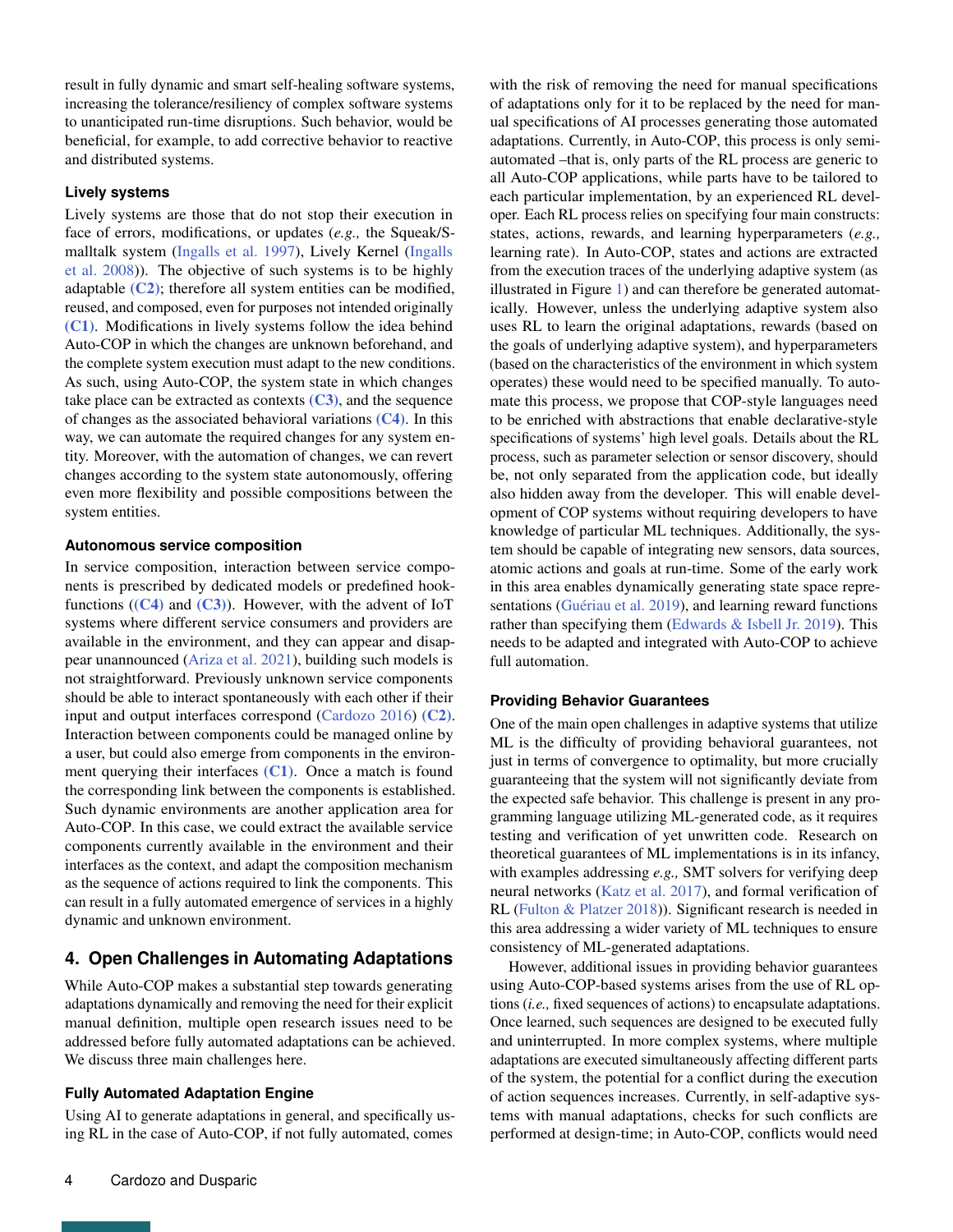to be detected and resolved automatically at run-time after adaptations are generated (such as [Cardozo & Dusparic](#page-4-6) [\(2020b\)](#page-4-6)), adding an additional layer of complexity to the learning process.

### **Impact on Development and Maintenance Cost**

While learning adaptations instead of pre-specifying them can reduce development complexity and effort, as well as increase the run-time adaptability of the system, the use of ML to generate adaptations could increase long-term software maintenance cost [\(Sculley et al.](#page-5-10) [2014\)](#page-5-10). These issues arise from the tight coupling of ML code and external data sources, and feedback loops from the environment; changes in the external world might make models behave unexpectedly and require continuous runtime monitoring. ML development is prone to a number of identified anti-patterns, such as excessive glue code and entangled handling of multiple data streams, that adaptive systems developers would need to be aware of and avoid. Similarly to the challenge of fully automating adaptations, we propose that COP languages need to be enriched to specifically cater for ML constructs, to retain the modularity of the underlying adaptive system, not just to enable Auto-COP integration, but to tackle increasing proliferation of use of ML in all aspects of adaptive system development.

# **5. Conclusion**

Context-oriented Programming (COP) has proved effective in enabling run-time adaptation of software systems to their surrounding execution environment in a modular way. However, the adaptation of software systems using COP techniques is not fully dynamic, as the system is only able to adapt to those situations previously foreseen by the system developers at design time. In parallel, Reinforcement Learning (RL) techniques enable systems to autonomously learn specific actions, or sequences of actions to optimize the system behavior from a given state. However, these techniques lack modularity, hindering the maintainability and evolution of RL-based systems.

To achieve true run-time adaptation, automatic generation of adaptations is required. In this paper, we use a recent proposal to achieve such adaptation, named Auto-COP, to present a discussion into the chatachteristics of the underlying systems' kind suitable for automated adaptation generation. We further present three promising application scenarios that would benefit from fully automated adaptation, and discussed the main open research challenges. These challenges constitute the roadmap and research agenda to foster both COP and RL, for dynamic and autonomous adaptations in general, as well as the further development of Auto-COP.

### **Acknowledgments**

This work was supported, in part, by the Science Foundation Ireland (SFI) Grant No. 16/SP/3804 (Enable) as well as a research grant from SFI and the National Natural Science Foundation of China (NSFC) under the SFI-NSFC Partnership Programme Grant Number 17/NSFC/5224.

# **References**

- <span id="page-4-0"></span>Appeltauer, M., Hirschfeld, R., Haupt, M., Lincke, J., & Perscheid, M. (2009). A comparison of context-oriented programming languages. In *International workshop on contextoriented programming* (pp. 1–6). New York, NY, USA: ACM. doi: 10.1145/1562112.1562118
- <span id="page-4-9"></span>Ariza, J., Garcés, K., Cardozo, N., Sánchez, J. P. R., & Vargas, F. J. (2021). IoT architecture for adaptation to transient devices. *Journal of Parallel and Distributed Computing*, *148*, 14–30.
- <span id="page-4-10"></span>Cardozo, N. (2016). Emergent software services. In *Proceedings of the 2016 acm international symposium on new ideas, new paradigms, and reflections on programming and software* (pp. 15–28). New York, NY, USA: ACM.
- <span id="page-4-7"></span>Cardozo, N., & Clarke, S. (2015, July). Context slices: Lightweight discovery of behavioral adaptations. In *Proceedings of the context-oriented programming workshop* (pp. 2:1–2:6). ACM. doi: http://dx.doi.org/10.1145/2786545 .2786554
- <span id="page-4-1"></span>Cardozo, N., & Dusparic, I. (2020a). Language abstractions and techniques for developing collective adaptive systems using context-oriented programming. In *2020 IEEE International Conference on Autonomic Computing and Self-Organizing Systems Companion (ACSOS-C)* (p. 133-138). doi: 10.1109/ ACSOS-C51401.2020.00044
- <span id="page-4-6"></span>Cardozo, N., & Dusparic, I. (2020b, Jun). Learning run-time compositions of interacting adaptations. In *Proceedings of the International Symposium on Software Engineering for Adaptive and Self-Managing Systems (SEAMS).* ACM.
- <span id="page-4-8"></span>Cardozo, N., & Dusparic, I. (2021). Auto-COP: Adaptation generation in context-oriented programming using reinforcement learning options. *arXiv preprint arXiv:2103.06757*.
- <span id="page-4-5"></span>Cardozo, N., Dusparic, I., & Castro, J. H. (2017). Peace COrP: Learning to solve conflicts between contexts. In *International workshop on context-oriented programming.* New York, NY, USA: ACM. doi: 10.1145/3117802.3117803
- <span id="page-4-2"></span>Cardozo, N., & Mens, K. (2022). Programming language implementations for context-oriented self-adaptive systems. *Information and Software Technology*, *143*, 106789. Retrieved from [https://www.sciencedirect.com/science/article/](https://www.sciencedirect.com/science/article/pii/S0950584921002305) [pii/S0950584921002305](https://www.sciencedirect.com/science/article/pii/S0950584921002305) doi: https://doi.org/10.1016/j.infsof .2021.106789
- <span id="page-4-11"></span>Edwards, A. D., & Isbell Jr., C. L. (2019). Perceptual values from observation. *CoRR*, *abs/1905.07861*.
- <span id="page-4-4"></span>Fandiño de la Hoz, J. D., Sosa, J. S., & Cardozo, N. (2019). Distributed Context Petri Nets. In *Proceedings of the Workshop on Context-Oriented Programming* (pp. 24–31). New York, NY, USA: ACM.
- <span id="page-4-12"></span>Fulton, N., & Platzer, A. (2018, February). Safe reinforcement learning via formal methods: Toward safe control through proof and learning. In *AAAI'18.*
- <span id="page-4-3"></span>Ghezzi, C., Pradella, M., & Salvaneschi, G. (2010). Programming language support to context-aware adaptation: a case-study with Erlang. In *Proceedings of the international symposium on software engineering for adaptive and selfmanaging systems* (pp. 59–68). New York, NY, USA: ACM.